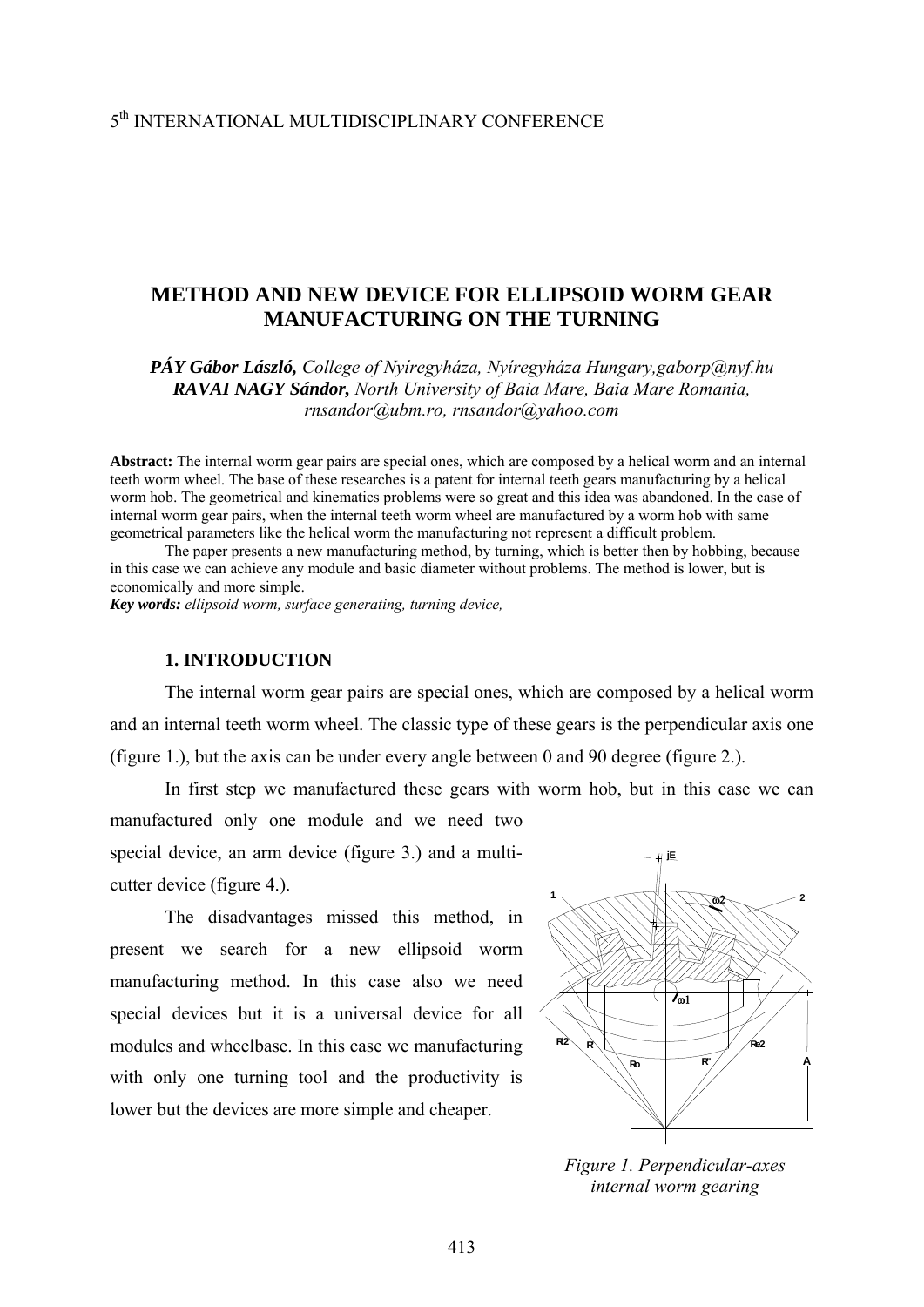

*Figure 4. Multi-cutter device*

## **2. THE NEW MANUFACTURING METHOD BY TURNING**

The worm manufacturing begins from one semi-manufactured product, which is approach to the final engine part.

The manufacturing technology depend to the worm design, worm whit bore or worm whit shaft (figure 5.). The monoblock worm has some advantages, don't need fixing the worm to the shaft, by this it is spare space for the bearing and for the length of worm but it need a forging process and heat treatment. This construction its better for the strain as worm with bore who it is one additional element, key or flute.



*Figure 5. Ellipsoid worm gear with bore and shaft*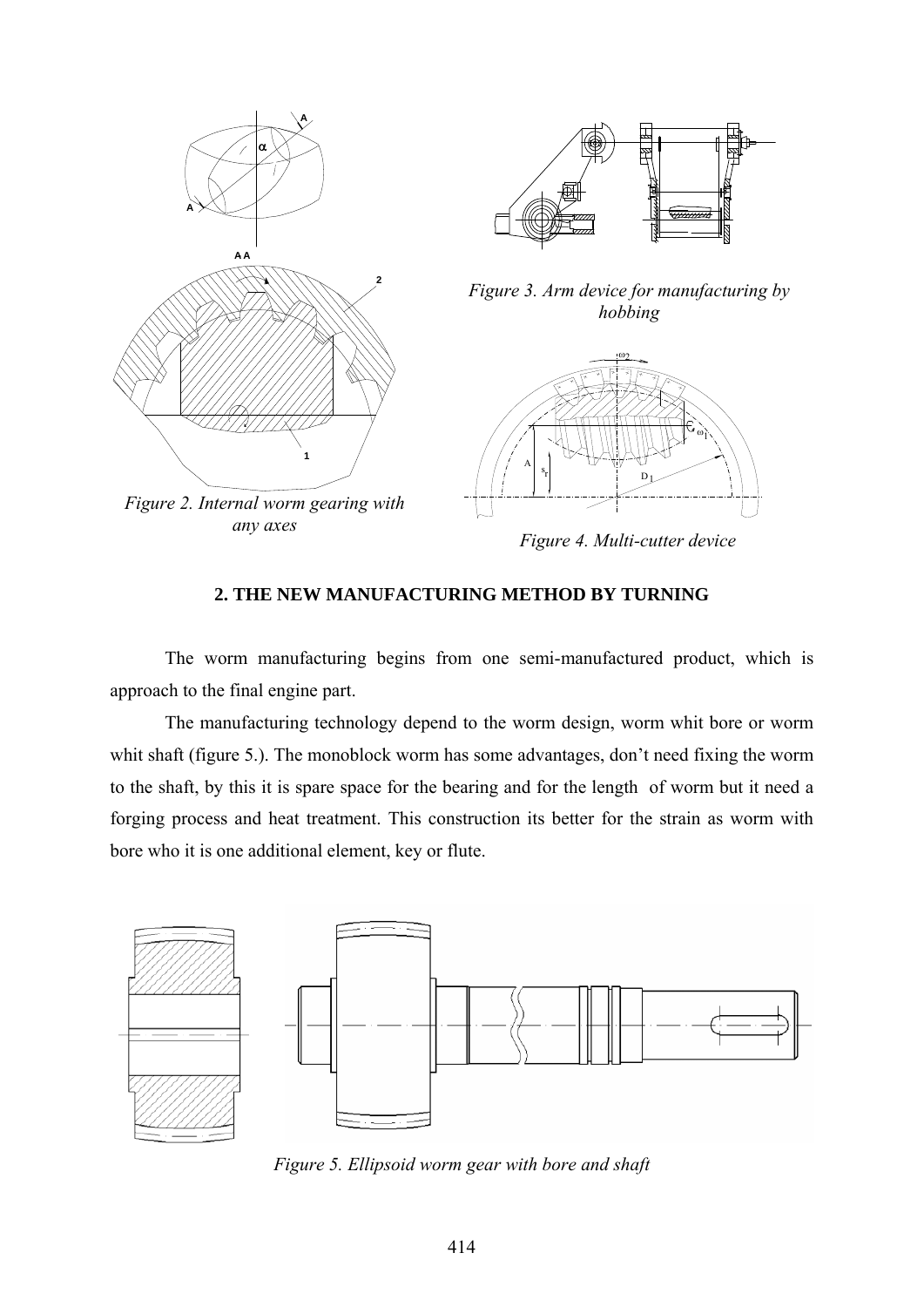When manufacturing worm with bore it is excess cutting process for generate the contact surface between the worm and his shaft.

This is a precision manufacturing for provide the coaxiality between the elements. Using the centering holes it is provide the same basis for all the cutting process.

The ellipsoidal surface on the shaft it is manufactured whit the same device (figures 6- 9.), which is use for the worm, using feeds that provide necessaries surface quality. For the rough- and finish turning at worm it is use the same device and machine tool but different cutting regime and tools. With rough turning remove the most part of tooling-allowance and whit finish turning and adequate turning-tool generating the final worm surface.

In the standpoint of manufacturing technology, an ellipsoid worm and a cylindrical worm manufacturing is similar. The difference is: the tool path is a line for the cylindrical worm in the contrary with the ellipsoid worm when the path is an arc. The cutting tool is rotated radial on this arc. (figure 6.)

We know the tools trajectory and we designed a turning device for manufacturing worm with different pass (p), module (m), diameter ratio (q), and transmission. The new device is designed for the turning whit cod name SNA560.



*Figure 6*.

The following movements made a device for the ellipsoid worm manufacturing:

- In horizontal plan perform the tool whit w2 angular speed, but it be must exist the following relation:

$$
u=\frac{\omega_1}{n\cdot\omega_2}\,,
$$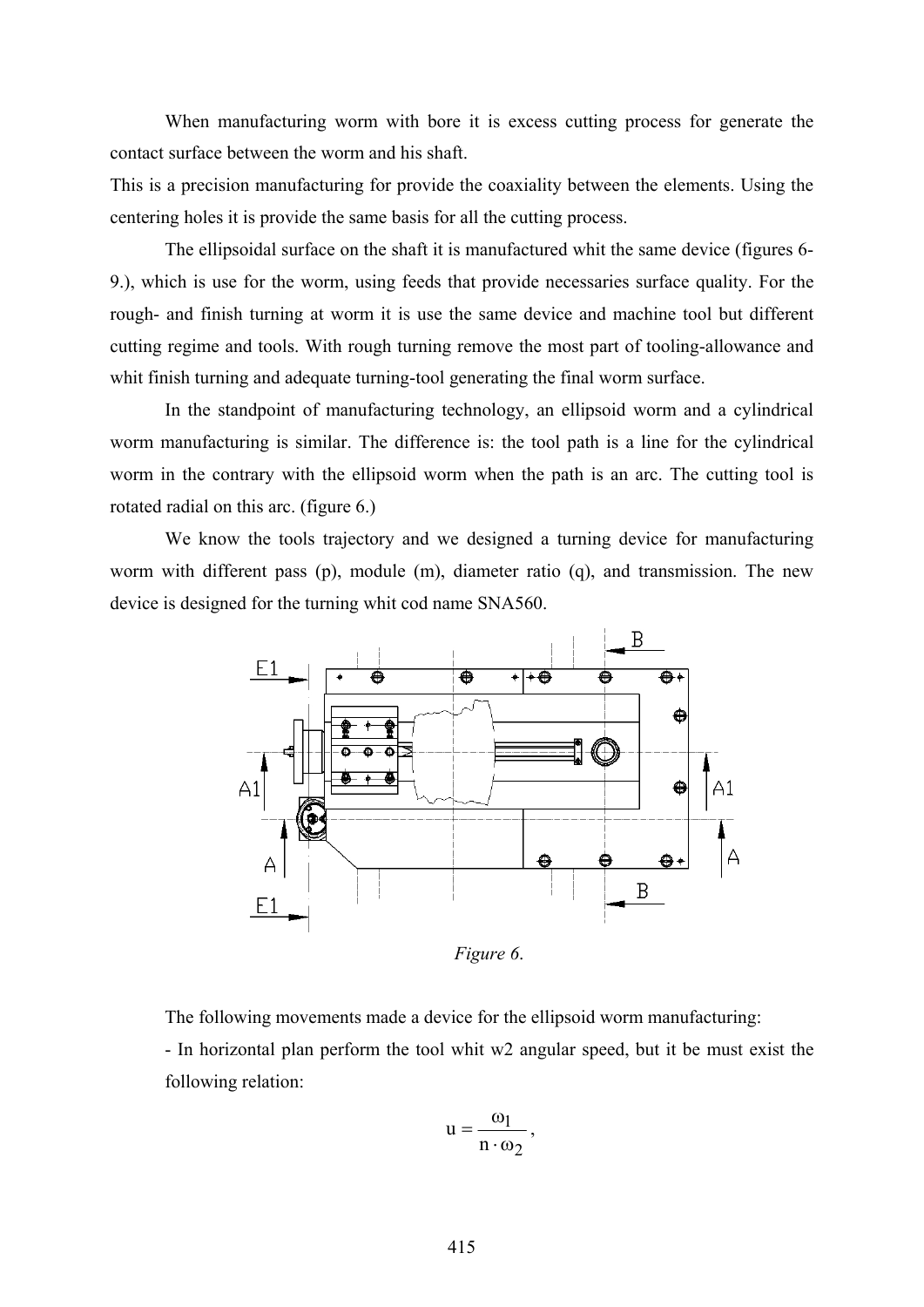where:  $\omega_1$ -the worm angular speed  $\omega_2$ -the worm wheel angular speed n-the number of worm begins " $s_t$ " is the tool lead.

Besides the ellipsoid worm manufacturing movements the device have one perpendicular move on the main axis of turning, for the inner wheelbase fixing. This auxiliary move guarantied the device universality, that is, for worm pairs whit different wheelbase we use the same device for manufacturing.

 For manufacturing we need closed cinematic chain between worm and turning tool. The device is drive with the turning lead box.

 With the "1" base plat fixing the device on the turning which base plat for the first time we assembling on the longitudinal guide of the turning. On this same base plat fixing the elements of bevel gearing. In this way fixed device has a perpendicular displacement of the turning main axe, this movement control the ellipsoid worm pair wheelbase provide.



*Figure 7.* 

The base element of the device it is a "14" worm gear in the horizontal plane, which axis must be coincide whit the ellipsoid worm gear theoretical axis for what we manufacturing the ellipsoid worm. The "14" worm gear gearing whit the "15" cylindrical worm (whit inside spline) what is drive by the bevel gears and crossing (through) by "9"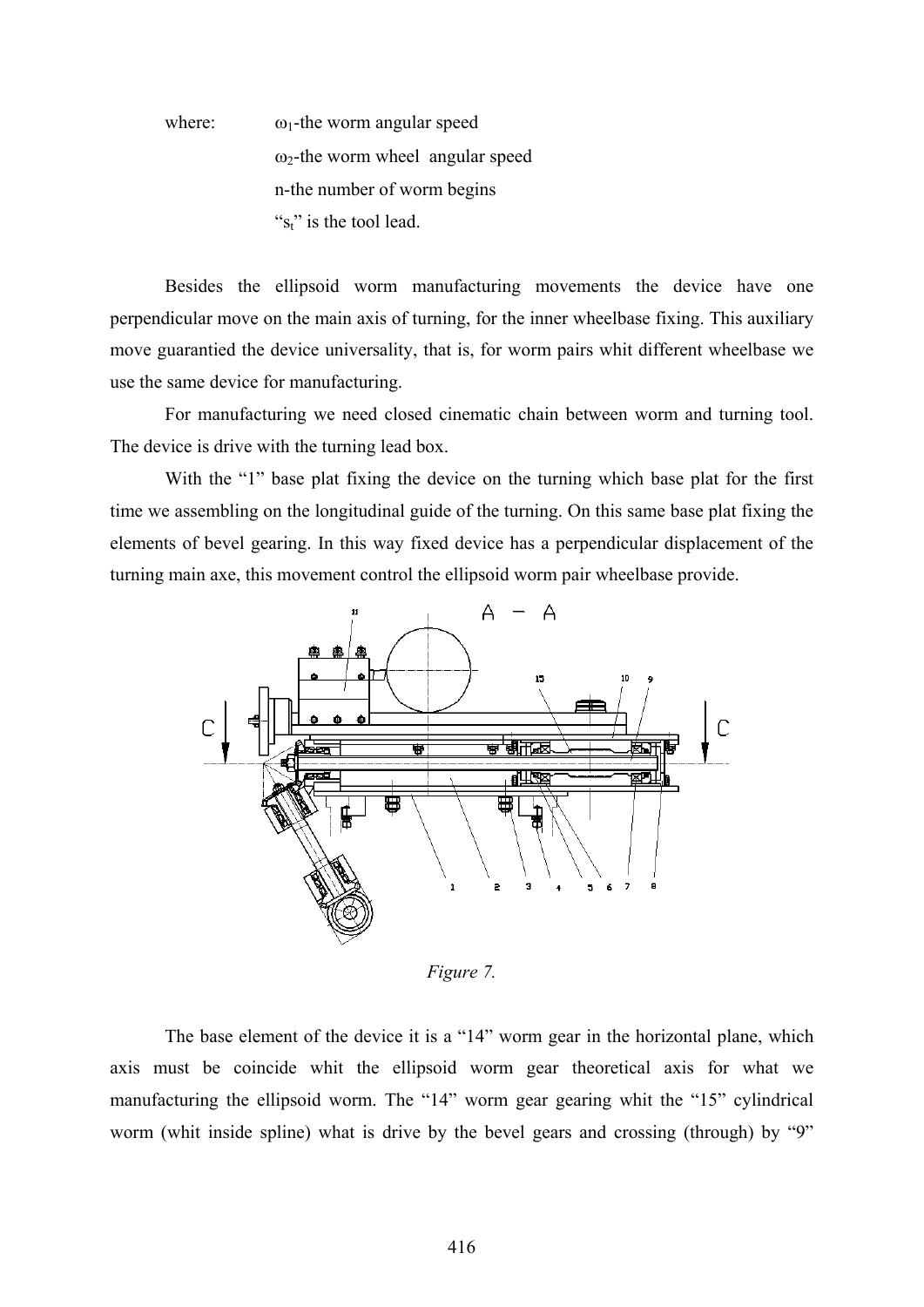splined shaft. We need the splined shaft between cylindrical worm "15" and bevel gear because the device it used for variable inner wheelbase.



 The "14" worm gear is fixed on the "16" axe what drive the "13" turning plate. On this turning plate it is a radial guide for the cutter holder (tool-post). After each pass of the tool the cutter holder is lead whit the cutting depth.

### **3. CONCLUSION**

This new manufacturing method is more simple then the used method by hobbing. The special devices are simple and universal. We can manufacture with the same tool different ellipsoid worm gears. Also, we can achieve the correspond worm wheel, with different wheelbase. In other hand, in this case we use lathe machine tool, in the precedent case we have use toothing hob machine what is a complex machine tool.

Finally, this new method open new possibilities on the manufacture of this new type of worm gear pair, also the possibilities for use this gear pair.

### **4. BIBLIOGRAPHY**

[1] Cioban, H. – *Contribuţii la studierea angrenajului melc butoi – roată melcată cu dantură interioară şi a unor factori tribologici asupra comportării acestuia*. Teza de Doctorat, Cluj – Napoca, 1999, Coordonator Prof. univ. dr. ing. Pay Eugen.

[2] Elekes, C., *Scule pentru melci şi roţi melcate*, Editura Litera, Bucureşti, 1985.

[3] Litvin,F.L. - *Theory of Gearing*, U.S. Government Printing Office, Washington D.C., 1989.